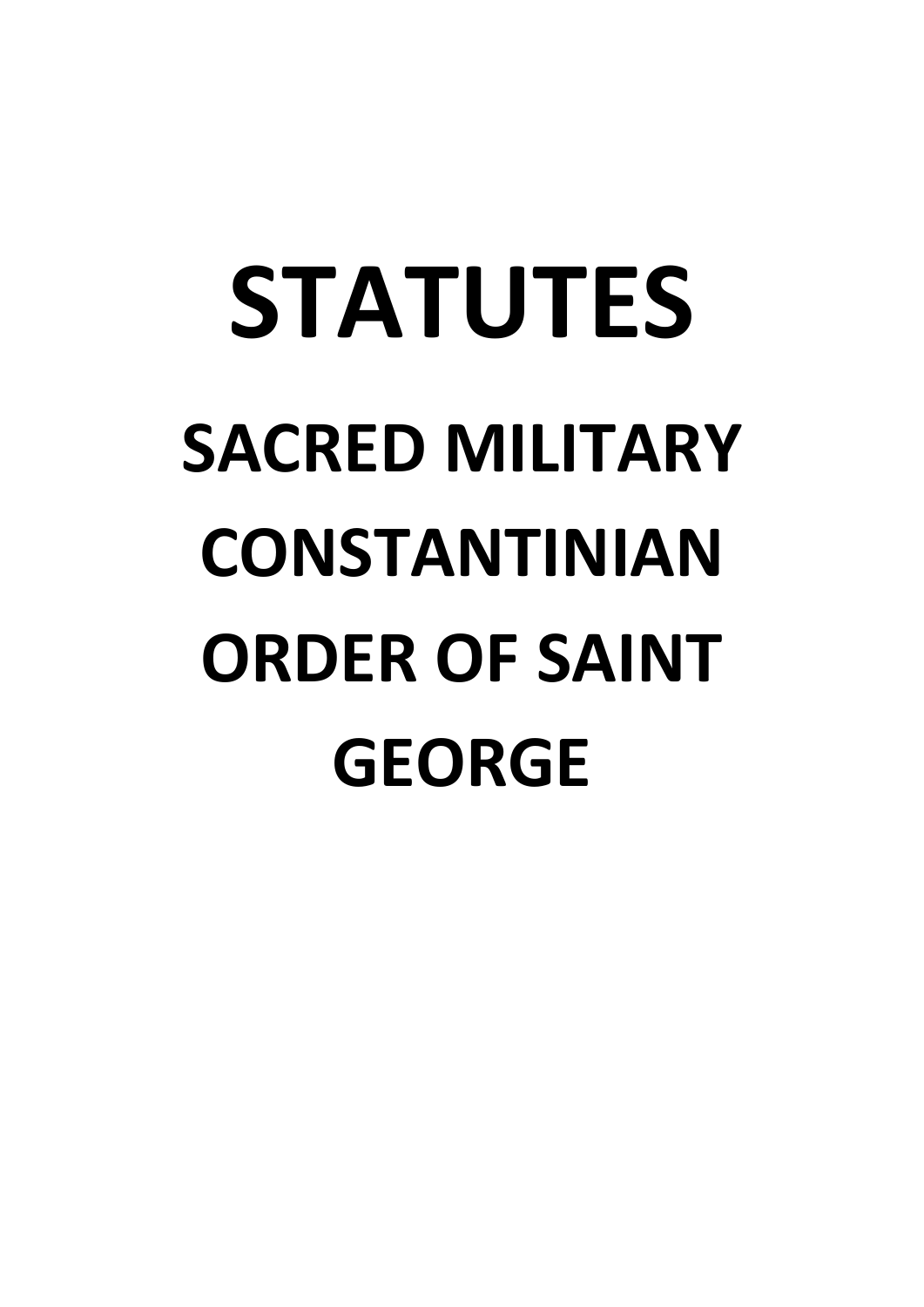# **Chapter I**

# **Purpose of the Order**

The Sacred Military Constantinian Order of Saint George is an Order of Knighthood which, from its most remote origins, has resolved to work for the glorification of the Cross, the propagation of the Faith, and the defense of the Holy Roman Apostolic Church.

Therefore, it is not only the primary duty of the Knights and Dames to live in conformity with the Catholic Faith, but more so to dedicate themselves to any activity or endeavor that fosters the growth of religious principles among mankind, cooperating in every manner with the practice of the Christian way of life.

The Order, in keeping with the times, emphasizes major contributions to the two great social works of hospital assistance and charitable relief to the poor.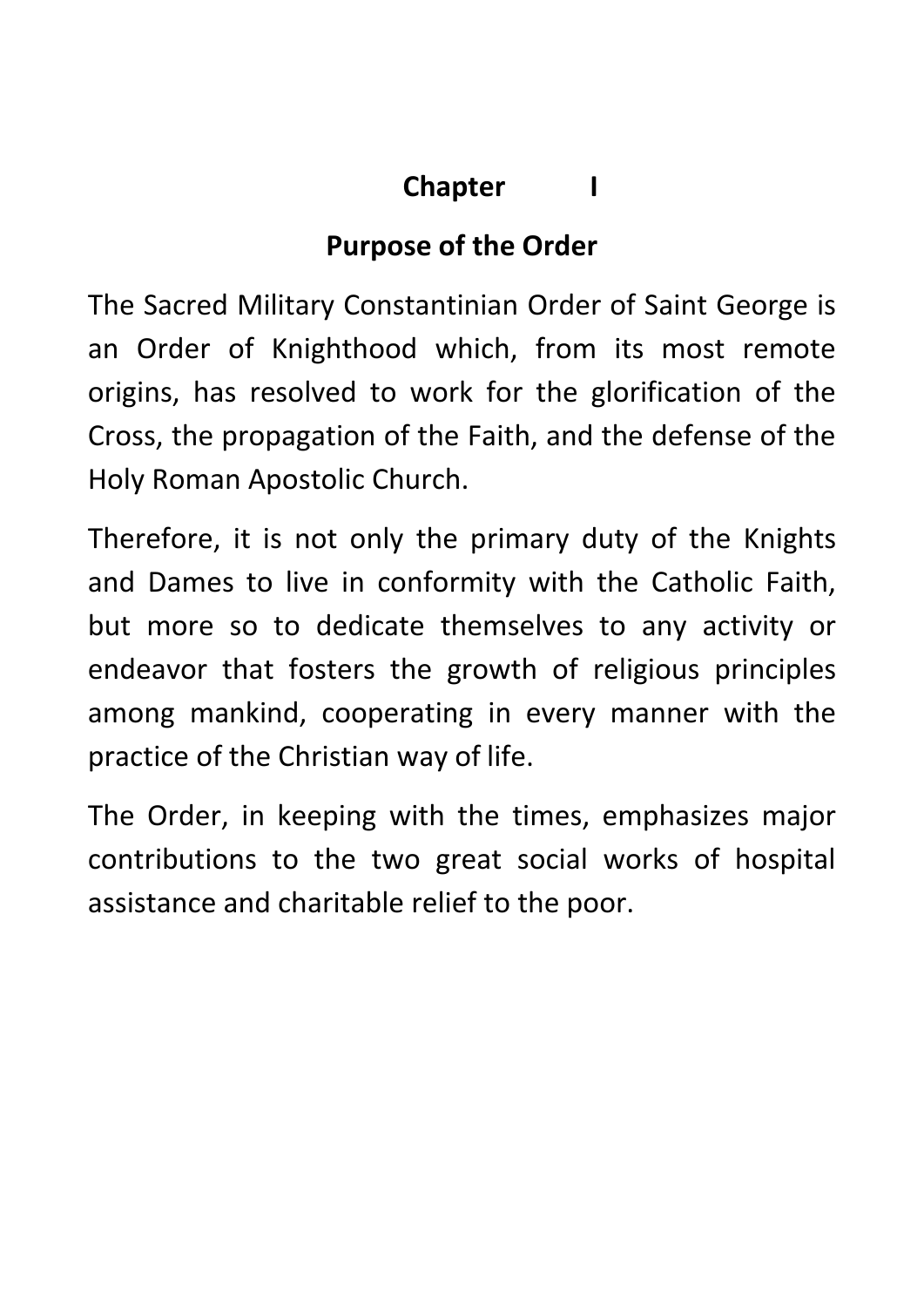# **Chapter II**

# **Categories, Ranks and Numbers of Knights and Dames**

# Article I

The Categories and Ranks (Grades) of the Order are:

CATEGORY OF JUSTICE

Bailiff Knight and Dame Grand Cross of Justice with Collar

Bailiff Knight Grand Cross of Justice, for Cardinals of the Holy Roman Church

Bailiff Knight and Dame Grand Cross of Justice

Knight and Dame Grand Cross of Justice

Knight and Dame Grand Officer of Justice

Knight and Dame Commander of "Ius Patronato" of Justice Knight and Dame Commander of Justice

Knight and Dame Officer of Justice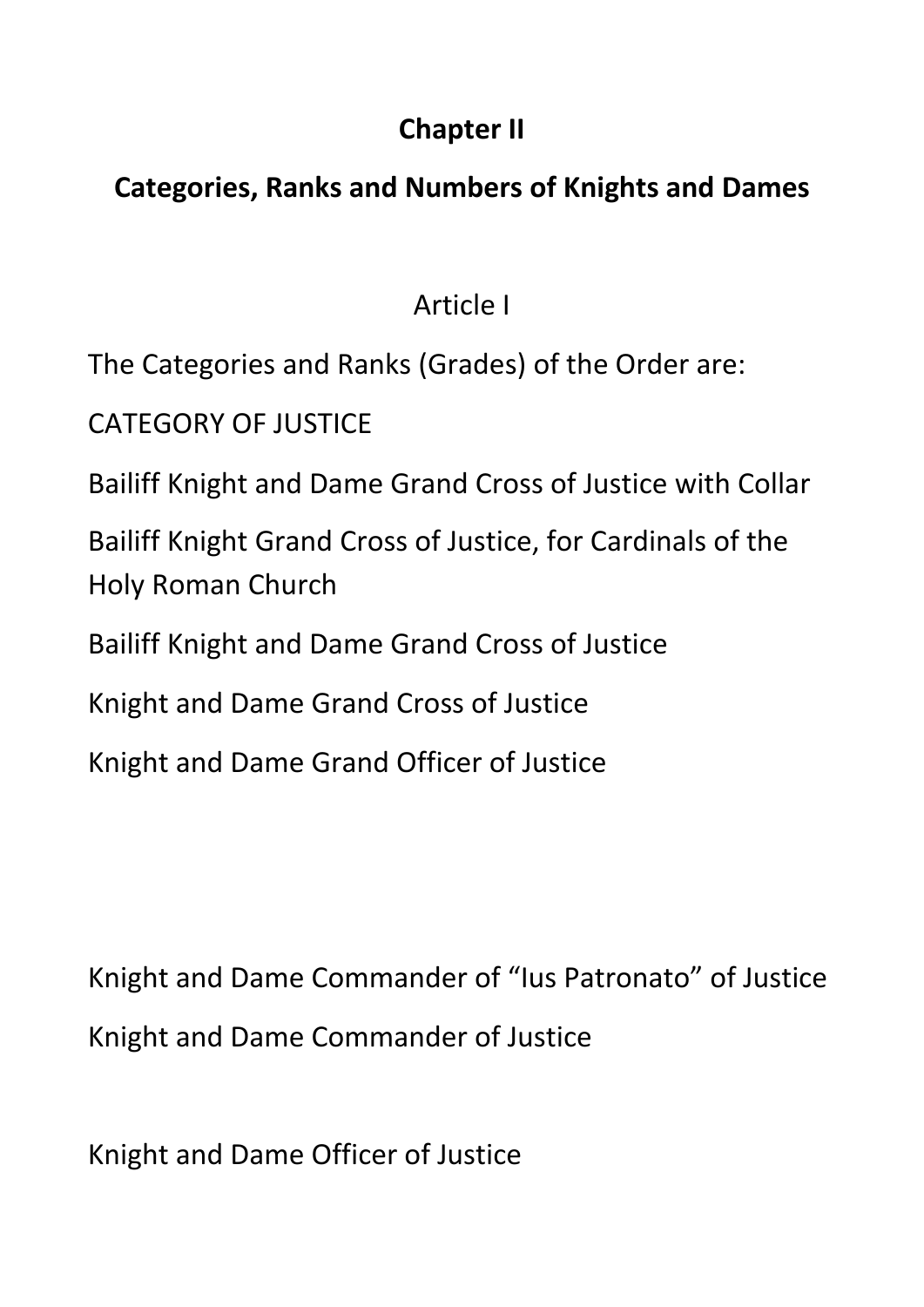## Knight and Dame of Justice

# CATEGORY OF GRACE

Knight and Dame Grand Cross of Grace Knight and Dame Grand Officer of Grace Knight and Dame Commander of "Ius Patronato" of Grace Knight and Dame Commander of Grace Knight and Dame Officer of Grace Knight and Dame of Grace

## CATEGORY OF MERIT

Knight and Dame Grand Cross of Merit Knight and Dame Grand Officer of Merit Knight and Dame Commander of "Ius Patronato" of Merit Knight and Dame Commander of Merit Knight and Dame Officer of Merit Knight and Dame of Merit Knight and Dame of Office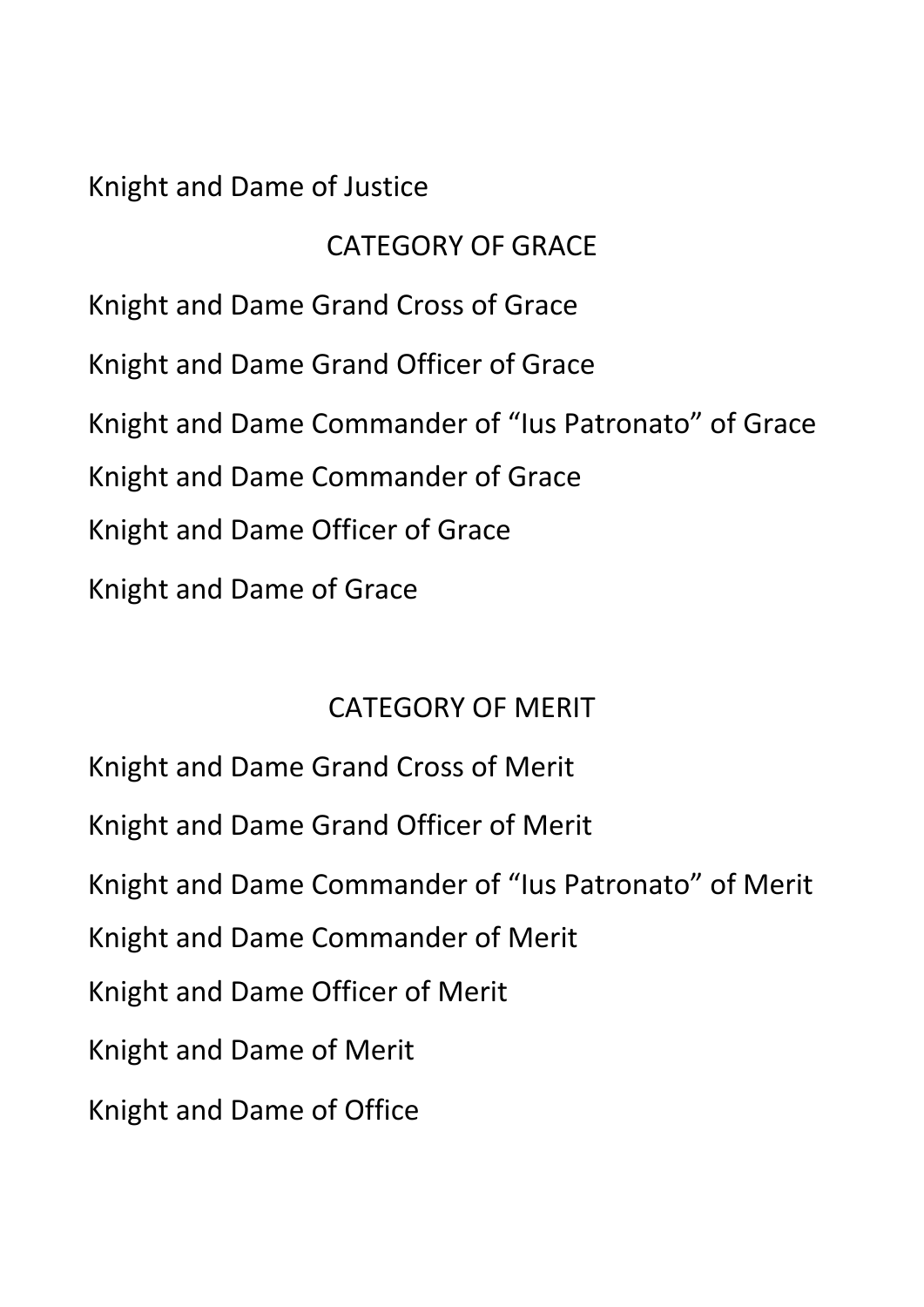#### ARTICLE II

The number of Bailiff Knights and Dames Grand Cross of Justice with Collar shall be no greater than fifty, in memory of the individuals chosen by the Emperor Constantine for the custody of the Labarum; each of whom is entitled to the style of *Eccellenza* (Excellency) and of *Don* (Lord).

The Royal Princes and Princesses of the House of Bourbon of the Two Sicilies, Sovereigns, Princes and Princesses of other Royal Houses, Eminent Cardinals of the Holy Roman Church, and Heads of State and Government are supernumerary Knights not included among the aforementioned fifty Bailiff Knights Grand Cross of Justice with Collar.

The number of Knights and Dames Grand Cross of Justice is limited to seventy-five, that of Knights and Dames Grand Cross of Grace is limited to one hundred, that of Knights and Dames Grand Cross of Merit is limited to one hundred and fifty. The number of Knights in the other ranks is unrestricted, as is that of Dames.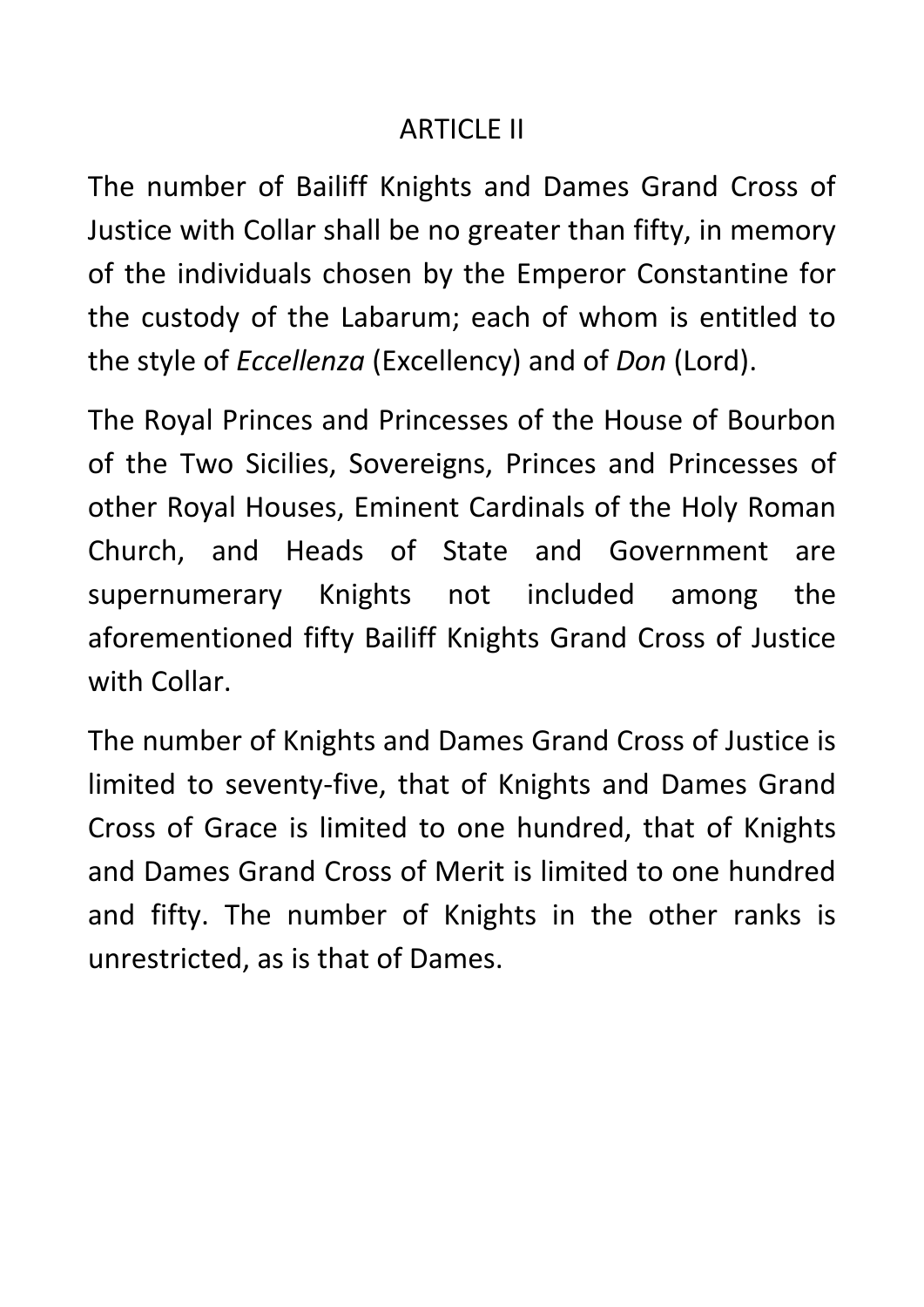#### **CHAPTER III**

# **Conditions of Admission**

# Article I

The Constantinian Cross is to be bestowed upon persons, regardless of nationality, who profess the Catholic Religion and demonstrate the virtues of true Christian Knights and Dames.

# Article II

The Category of Justice is reserved for Royal Princes and Princesses, Sovereigns and foreign Princes, Cardinals, Heads of State and Government, representatives of illustrious noble families, those who possess at least two centuries of hereditary nobility through the lineage of each of four grandparents, and other persons of distinction for exceptional merit.

The Category of Grace is reserved to persons who, though not in possession of every qualification required for the category of Justice, belong to families of ancient and demonstrable nobility, and all Ecclesiastics or others who hold titles of great esteem.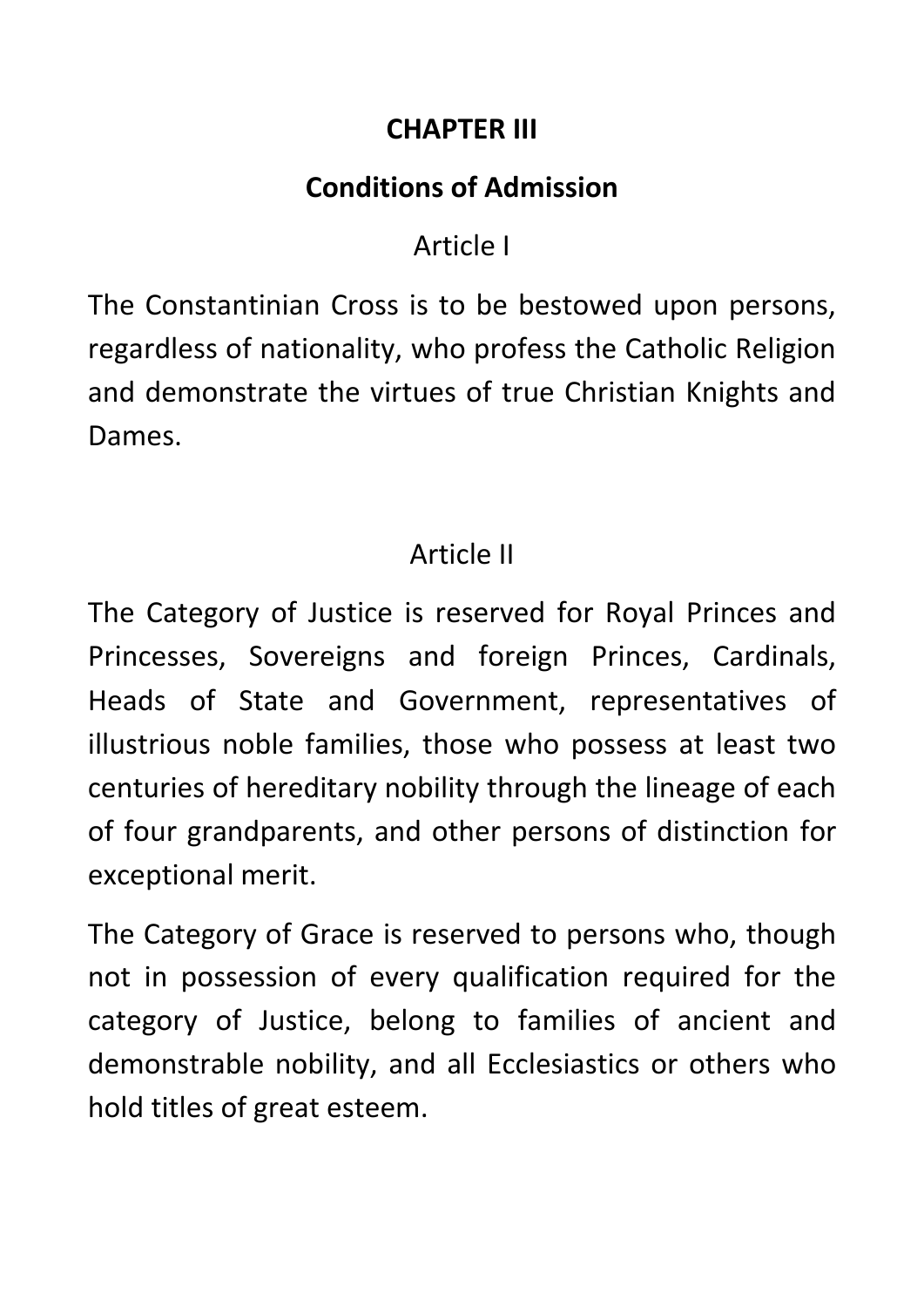The Category of Merit is reserved to those who have rendered worthy services, have supported the Order itself or are held in highest esteem.

The minimum age one must have reached to be considered for admission into the Order is established at eighteen years of age. The minimum age required for one to be considered for the grades of Knight and Dame Grand Cross is forty years of age.

# ARTICLE III

Ecclesiastics, as well as Military personnel, may aspire to each of the aforementioned grades, provided that they meet the requisite conditions.

# ARTICLE IV

The Grand Master may bestow the Cross of the Order *motu proprio*, as an exception to the preceding Articles II and III.

# **ARTICLE V**

The Knights and Dames of the Order may be decorated with the insignia of the Sovereign Military Order of Malta,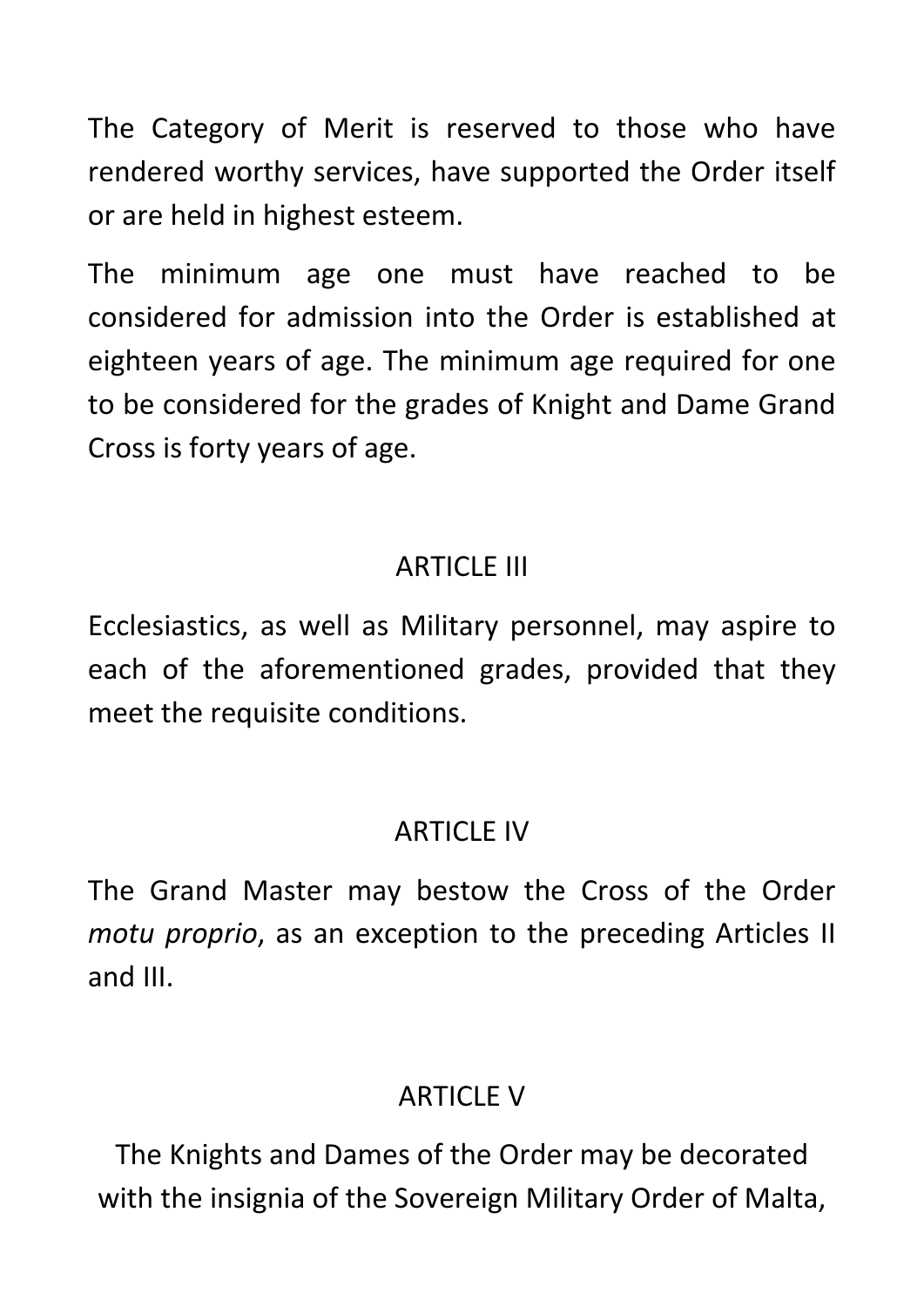the Orders bestowed by the Holy See or under Its direct protection, the Orders of the Italian Republic, and those decorations conferred by other States and Royal Houses, including those no longer reigning.

## ARTICLE VI

The Order recognizes as valid only those marriages contracted in the Roman Catholic Rite.

# ARTICLE VII

It is prohibited for Knights and Dames to take part in sects, organisations and associations, whose principles are contrary to those of the Catholic Religion or of the Order.

# ARTICLE VIII

Violators of the preceding Articles V and VII are automatically suspended from the Rules of the Order, and following appropriate investigation, may be removed from the Order.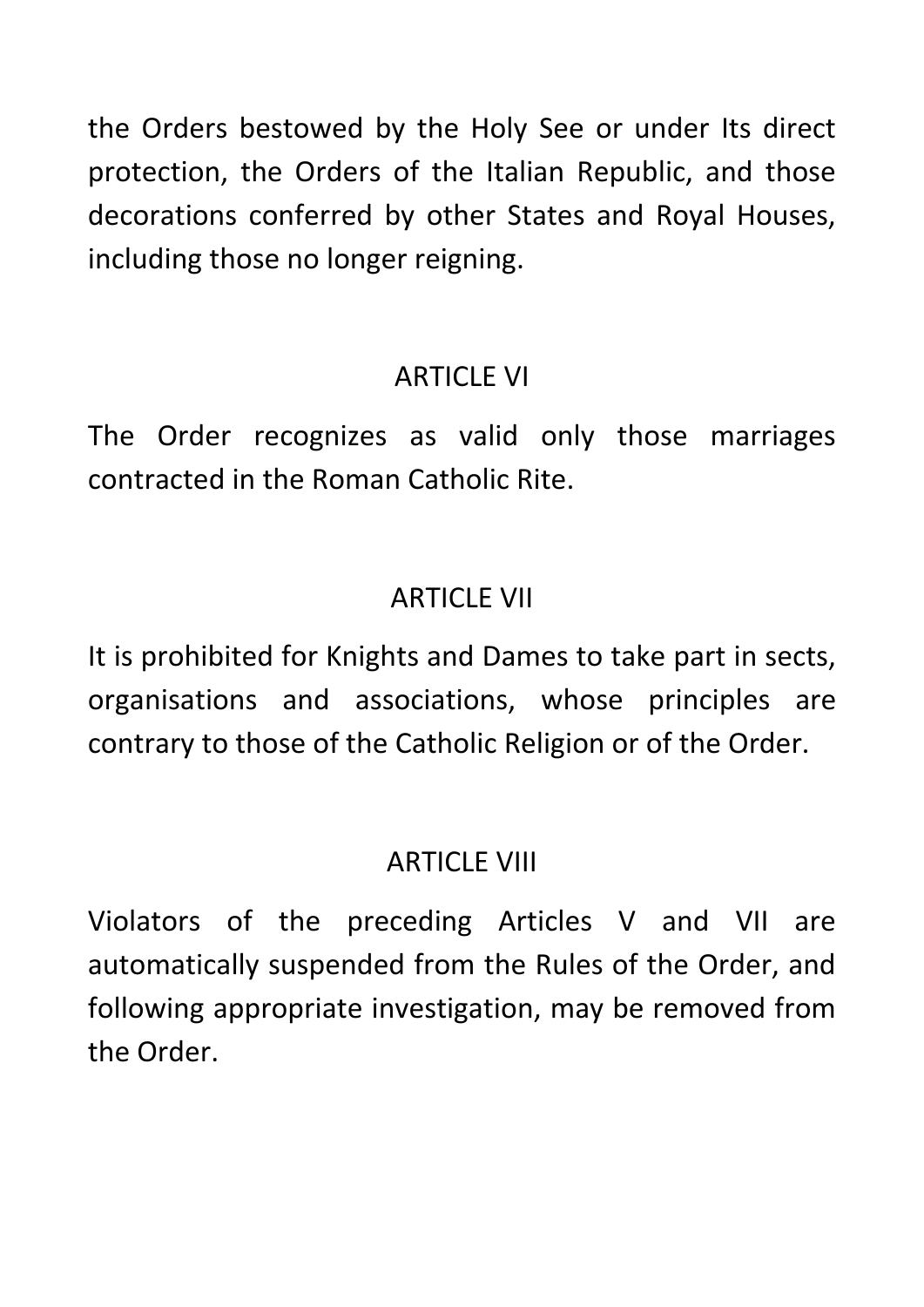#### **CHAPTER IV**

#### **DECORATIONS, BADGES AND UNIFORMS OF THE ORDER**

## Article I

The Cross of The Sacred Military Constantinian Order of Saint George is a gold Greek Cross "fleury" enameled deep crimson, charged at the four extremities with the letters I. H. S. V. (*In Hoc Signo Vinces*), displaying at its centre the monogram *XP* and, on the transverse arms of the Cross, the Greek letters Alpha (A) and Omega  $(\Omega)$ .

The riband of the Order is of *bleu celeste* (sky blue) watered silk having an *undy* (wavy) *moiré* pattern.

## Article II

The decorations of the various categories and ranks, and the use of honorific titles, are established by special Regulations, which, with the respective illustrations, form an adjunct to these Statutes.

# Article III

The mantle is of *royal blue cloth,* bearing on the left side the Cross of the Order twenty-five centimetres in height; in all ways it must comply with the appended Regulations.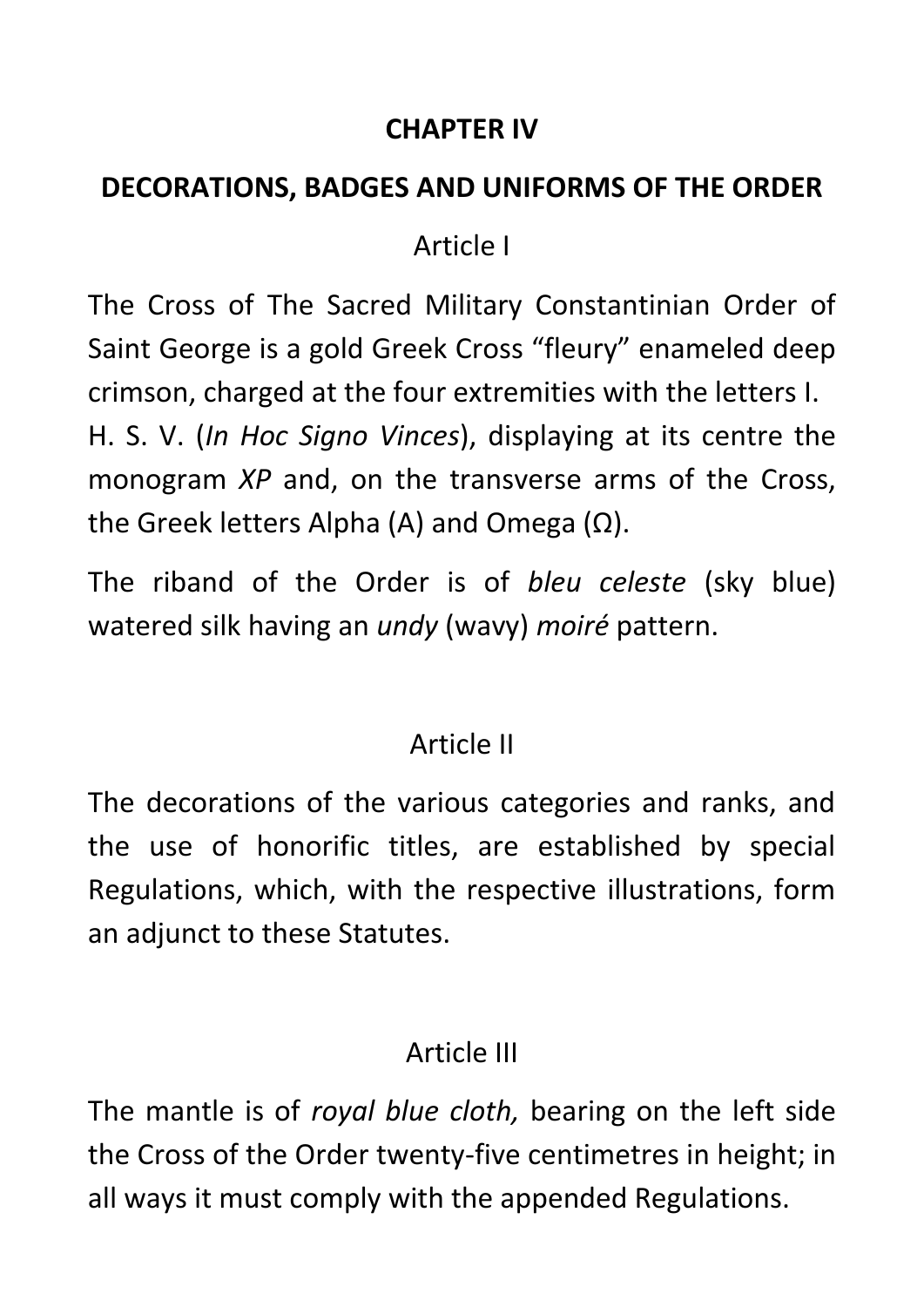Lay Constantinian Knights, upon the Grand Master's special permission, may wear a military uniform composed of: a tunic and trousers, with stripes, of royal blue, epaulets, a belt, a collar and waist cuffs embroidered in gold braid, the pattern depending upon rank.

# **Chapter V**

# **Appointments and High Offices**

# ARTICLE I

The Perpetual Holder of the Highest Office of the Order is the Grand Master, who enjoys all of the traditional rights affirmed by the Special Concessions and of the Bulls of the Supreme Pontiffs.

The Grand Master may issue new laws and statutes and may interpret them, and may likewise abrogate existing laws whenever such a judgement is deemed appropriate.

The high dignity of Grand Master, reserved to the Royal Family of Bourbon of the Two Sicilies, as heirs to the Most Serene House of Farnese, is lawfully bound to the patrimonial estate of the Head of the Royal House of Bourbon of the Two Sicilies. In the event that heirs are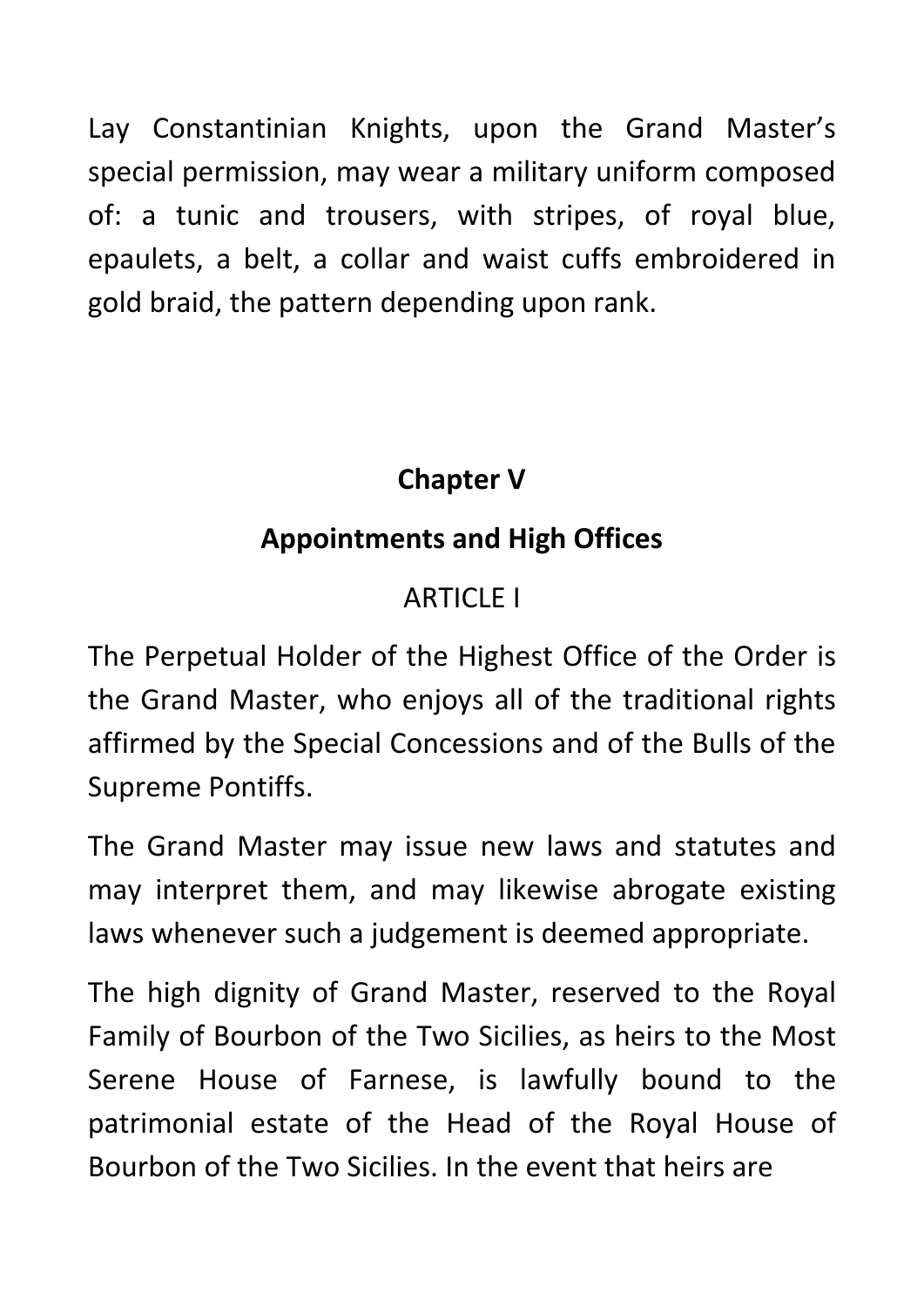lacking within the Royal Family of Bourbon of the Two Sicilies, the succession takes place as set forth in the testamentary designations of the Grand Master.

The Grand Master is assisted in his decisions by a "Counselor for the Royal House and the Dynastic Orders", who is appointed by the Grand Master himself and is a person held in the utmost trust.

The Grand Master may appoint the "Secretary General" to whom he confers the necessary authority to guide and coordinate the Chancellery and the Delegations' activities.

# ARTICLE II

In accordance with custom, the Grand Master may seek from the Holy Father the appointment of a Cardinal Protector to watch over the Order, thus representing the traditional bond of filial devotion that unites our Sacred Militia to the Church, and demonstrating its independence from any other external power whatsoever.

The Grand Master may nominate a Grand Prior who must obtain the Apostolic See's "placet" and whose duties are described in Article IV of Chapter VII. The Grand Master can also designate a Prelate as Spiritual Assistant of the Order.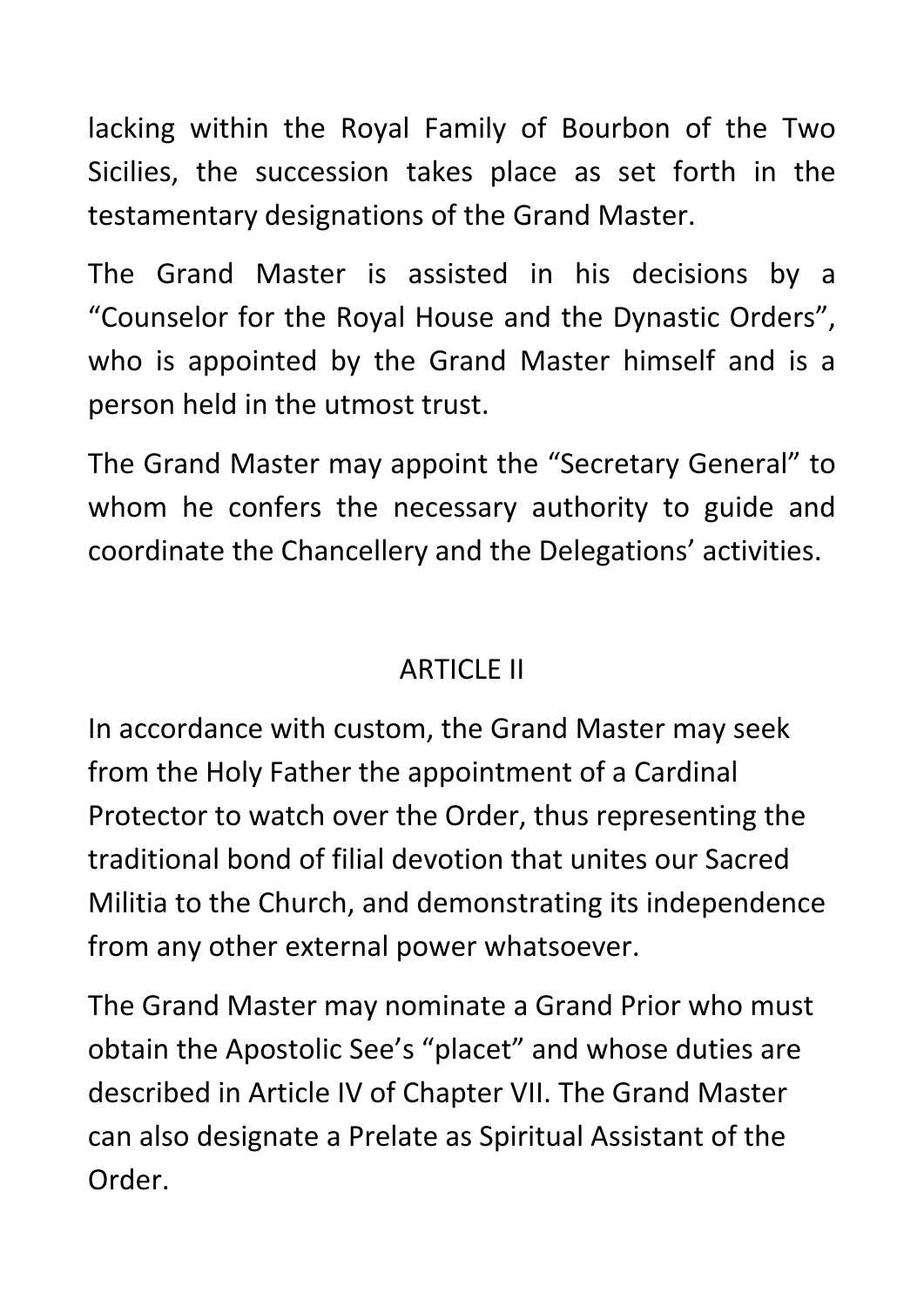#### ARTICLE III

The Grand Master appoints the four High Charges: the Grand Prefect, the Grand Chancellor, the Grand Treasurer and the Grand Prior.

Also appointed are from a minimum of seven to a maximum of fifteen deputies who, together with the aforementioned High Charges, constitute the Royal Deputation.

The President, the Vice Presidents, of which there are ordinarily two, and the Secretary are chosen by the Grand Master from among those Deputies who are not already invested with other appointments.

The duration, the withdrawal and the reconfirmation of the appointment of the four Grand Charges, the President, the Vice Presidents, Secretary and Deputies are initiated solely by the Grand Master's will and Decree.

Their Order of Precedence amongst the offices of the Order is as follows: Grand Prefect, Grand Chancellor, Grand Treasurer, Grand Prior, President, Vice Presidents, Secretary and Deputies (in order of seniority of investiture into the Order).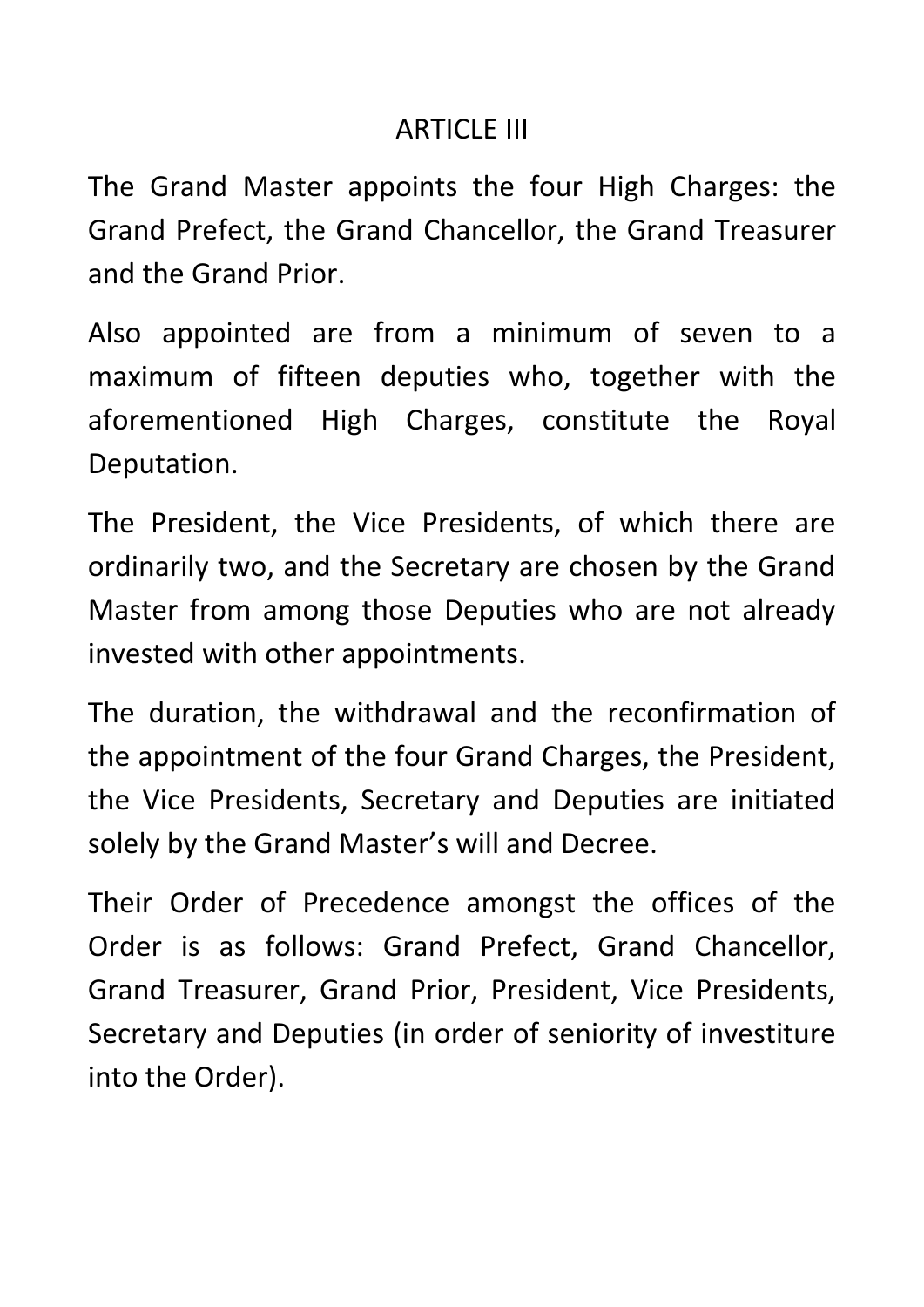When the Grand Prior is a Cardinal of the Holy Roman Church he will be collocated in precedence immediately following the Grand Prefect.

# **CHAPTER VI**

## **GOVERNMENT OF THE ORDER**

# ARTICLE I

The Seat of the Grand Magistry resides with the Grand Master.

The Seat of the Grand Chancery of the Order is in Naples.

The Operational Seat of the Grand Chancery is in Rome.

# ARTICLE II

The Royal Deputation is the advisory body of the Order and the Grand Master or the Grand Prefect can interpellate it for questions or problems of particular importance.

The Royal Deputation: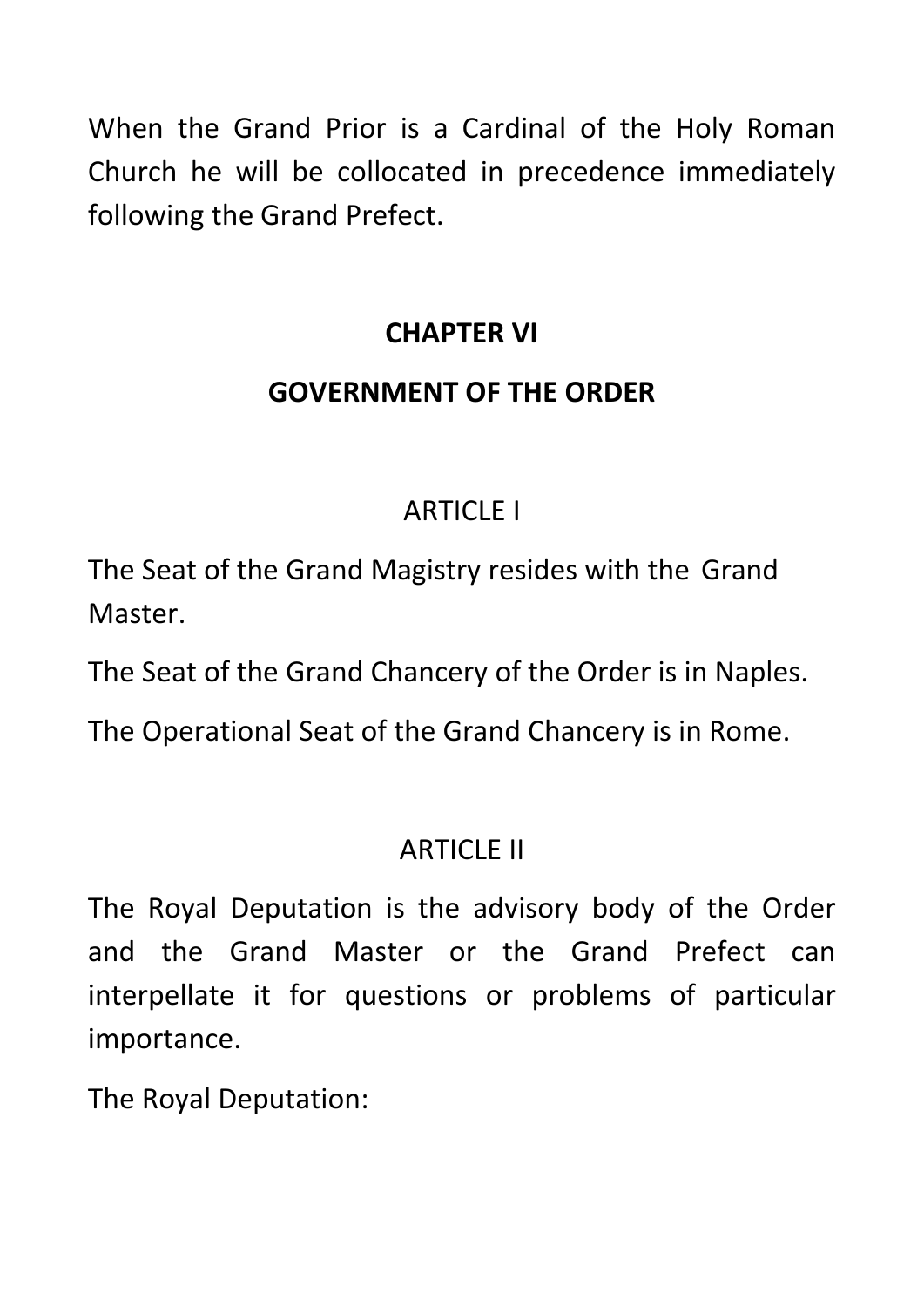gives advice and suggestions on the general organization of the civil and religious works undertaken in accordance with the Purpose of the Order;

may propose revisions of the Statutes to the Grand Master;

may propose to the Grand Master the admission of Knights and Dames.

# ARTICLE III

In the case of urgent measures, a Council of Presidency is constituted within the Royal Deputation, composed of the Grand Master, the four High Charges, the President and the Secretary. A Magistral Juridicial Council and a Magistral Heraldic Commission can also be called upon for opinions.

# ARTICLE IV

The functions of the President of the Royal Deputation are, by the express will of the Grand Master :

to arrange meetings and preside over the proceedings;

to exercise execution of the deliberations.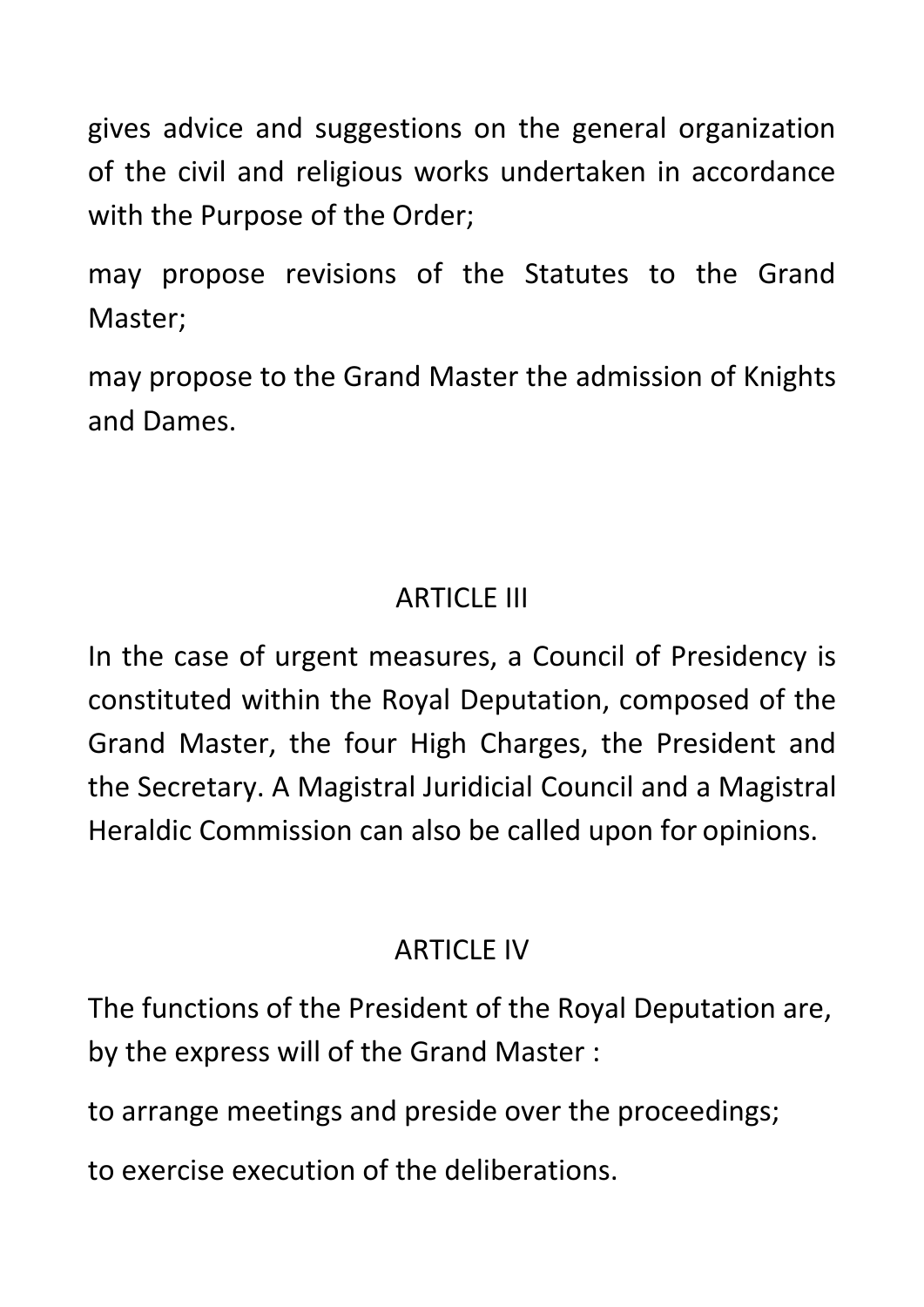#### **ARTICLE V**

In the event of the absence or impediment of the President, the Senior Vice President shall assume the functions of that office.

## **CHAPTER VII**

#### **Responsibilities of High Charges**

## ARTICLE I

The Grand Prefect is the highest authority of the Order after the Grand Master, and normally represents the Grand Master in the event of absence.

In the event of the demise of the Grand Master, or during their minority, the Grand Prefect assumes the Magistral Duties.

#### ARTICLE II

The Grand Chancellor maintains custody of the protocols and Decrees of the Order as well as the documents concerning the nominations of the Knights and Dames,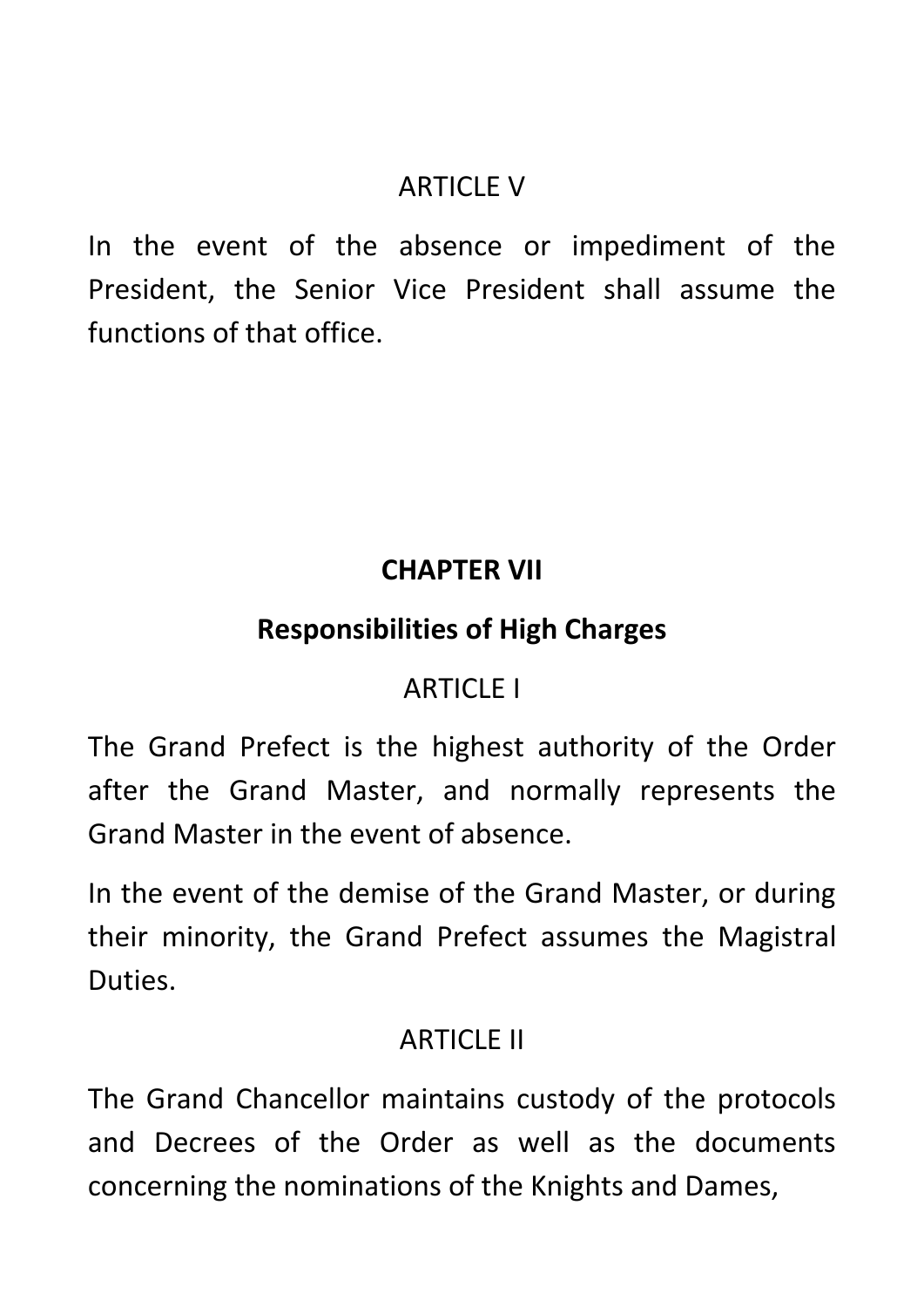including the Archives, and publishes the Rolls and bulletins. The Grand Chancellor addresses correspondence, countersigns the Decrees of Nomination, organizes all of the ceremonies of the Order and maintains custody of the Labarum of the Order.

In the absence of the Grand Master or the Grand Prefect the Grand Chancellor represents the Order.

# ARTICLE III

The Grand Treasurer is charged with the duty of managing the assets of the Order, executes the negotiable instruments that are transmitted, collects the sums payable to the Order and issue the corresponding receipts. The Grand Treasurer annually presents the final balance of the accounts for the most recent fiscal year, and an estimated balance and budget for the successive fiscal year to the Grand Master. The Grand Treasurer makes use of the works of a non-profit organization (ONLUS), which is specifically created and linked to the Order, and exercises a strict supervision over it.

All financial provisions must be approved in advance by the Grand Treasurer.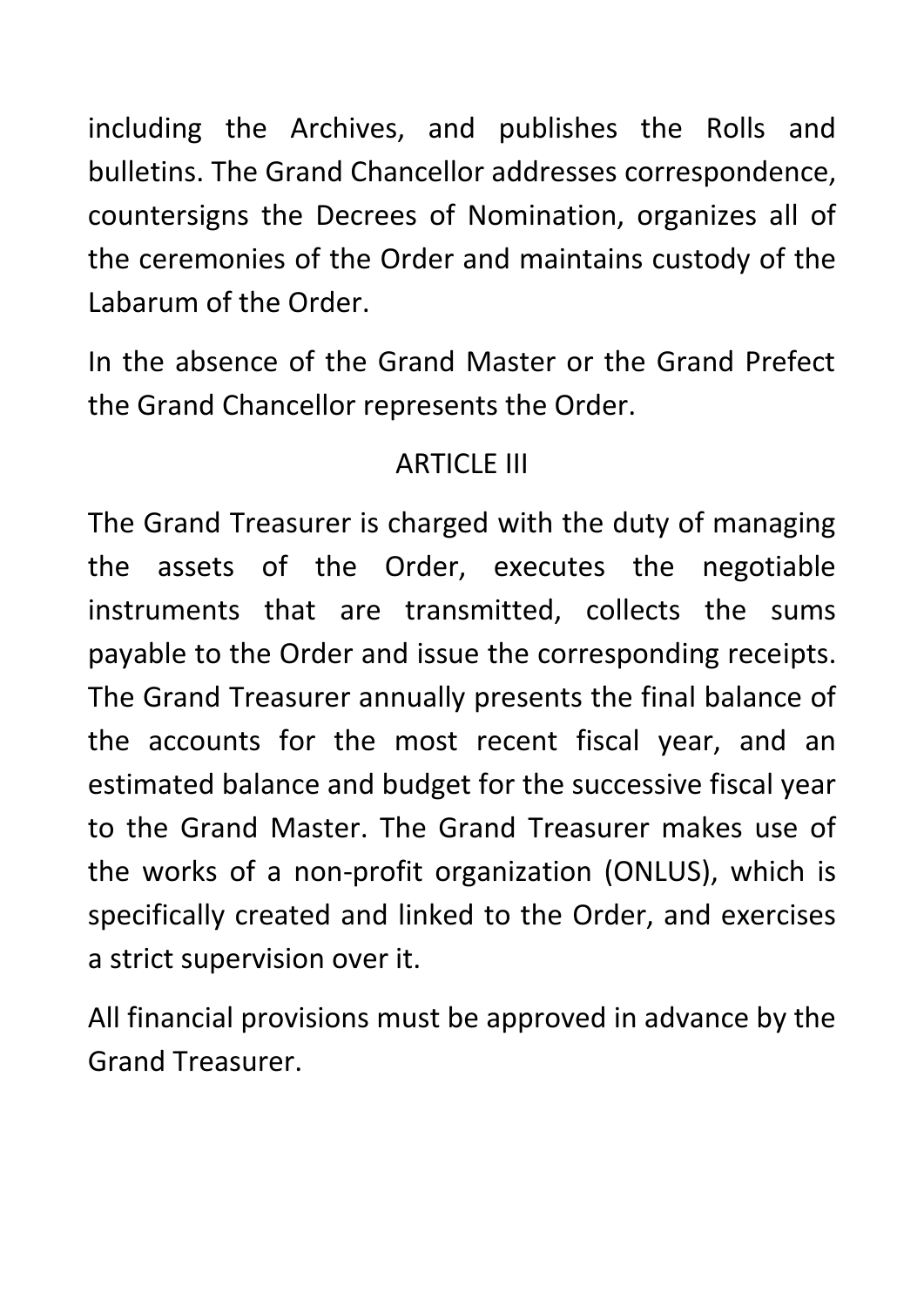#### **ARTICLE IV**

The Grand Prior exercises spiritual guidance over the Order, having direct supervision of Ecclesiastical Knights and their participation in the Order's activities. The Grand Prior holds direct supervision of the organization of all Religious Functions.

The Grand Prior may be assisted by a Vice Grand Prior appointed by the Grand Master.

# ARTICLE V

The Secretary of the Royal Deputation assists the Grand Chancellor in the Chancery's work and in the dispatch of business correspondence and distribution of notices of any meetings of the Royal Deputation, compiling the minutes of their deliberations, and likewise those of the Council of Presidency.

## ARTICLE VI

In all of the Italian Regions, as well as in foreign countries, *Delegations* or *Representations* of the Order can be constituted.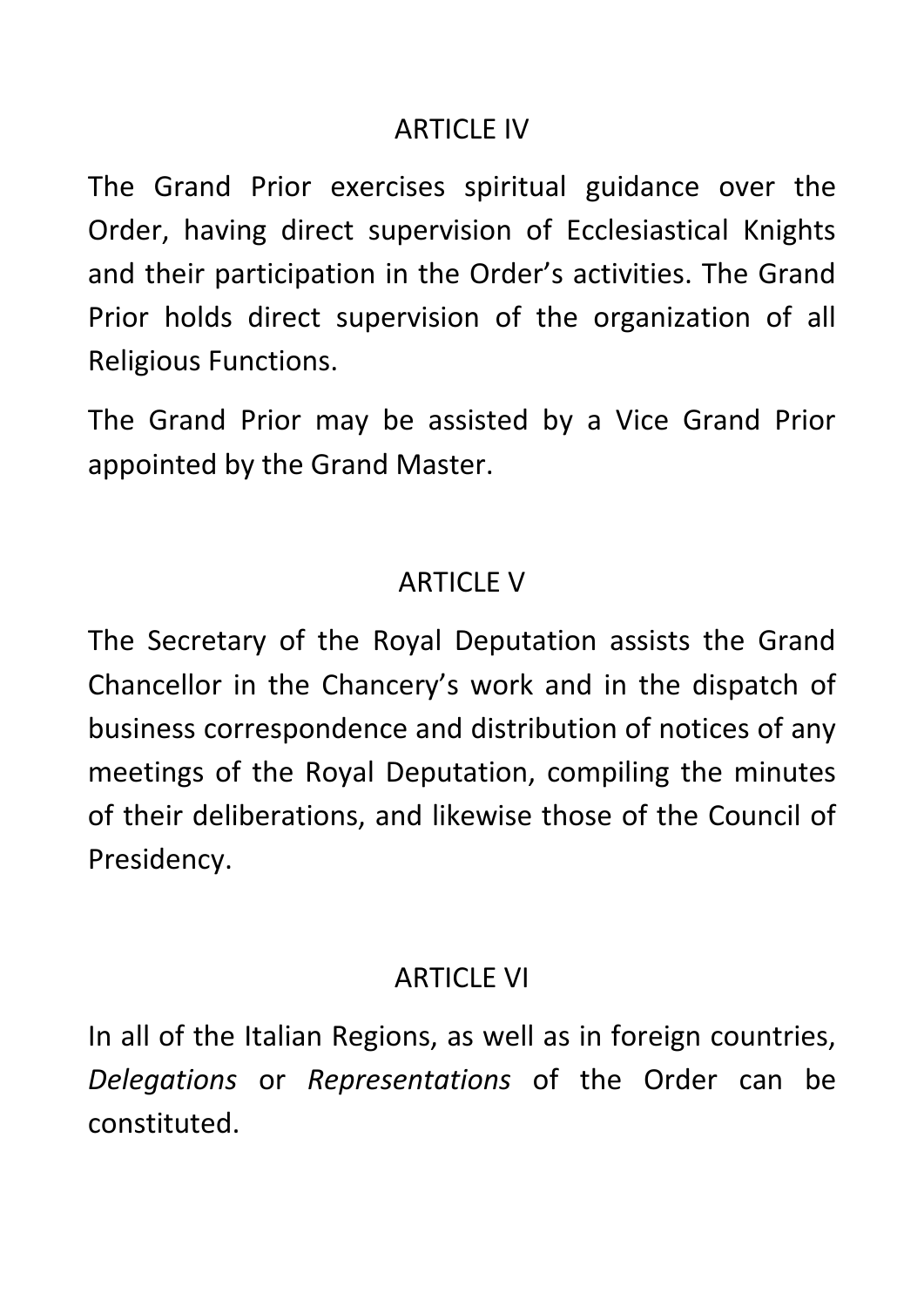They will have to conform to the "Delegates Regulation" in force at the time.

## ARTICLE VII

Certain nations shall have National Association of Constantinian Knights, and in such cases the Presidents of the Associations will be nominated by the Grand Master who will also approve the Statutes of said Associations.

# **CHAPTER VIII**

# **SESSIONS AND DELIBERATIONS**

# **ARTICLE I**

The Royal Deputation meets in both ordinary and extraordinary sessions. The ordinary sessions generally take place once a year. The extraordinary sessions are held at the discretion of the Grand Master.

# ARTICLE II

The record of the proceedings of the deliberations must be signed by the President, the Grand Chancellor and the Secretary.